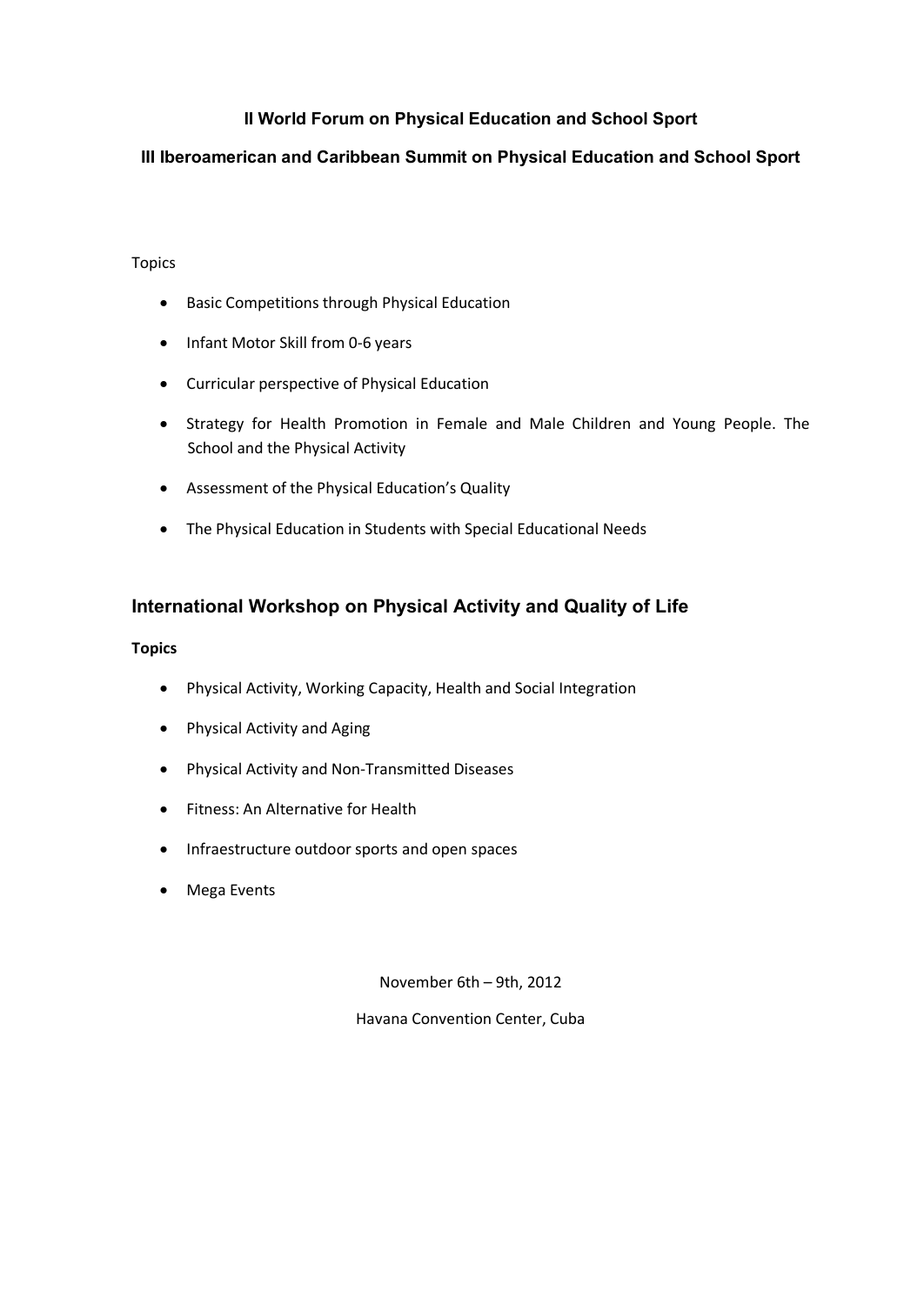### **Summoned by:**

National Institute of Sport, Physical Education and Recreation (INDER), Cuba. Latin American Association of Physical Education and School Sport (AIEFDE) Cuban Physical Activity Network (RAFA-PANA Cuba)

### **Under the auspices of:**

United Nations Children's Fund (UNICEF) Pan American Health Organization (PAHO) World Education and Child Development Organization (OMEEDI) World Special Education Association (AMEE) Physical Activity Network of the Americas (RAFA-PANA) Caribbean Community (CARICOM)

**Presentation of papers: Deadline: July 31, 2012**

**Modalities:** Free oral topics and posters

**Standards:** Word document, A4 sheet, Arial 12, space 1.5, left alignment. An abstract of at least 250 words must be sent, the heading indicating the topic, title, author(s), institution and country, and a review of a maximum of 6 pages. The selection of papers shall be conducted by the Scientific Committee whose decision shall be final.

**Official languages:** Spanish and English

### **Entry fee**

**Delegates: CUC 180** (Cuban convertible pesos) Includes: Participation in the academic program, opening and closing ceremonies, set of materials, 3 lunch at Convention Center and participation certificate.

**Accompanying persons: CUC 60** (Cuban convertible pesos) Includes: Accreditation and participation in opening and closing ceremonies.